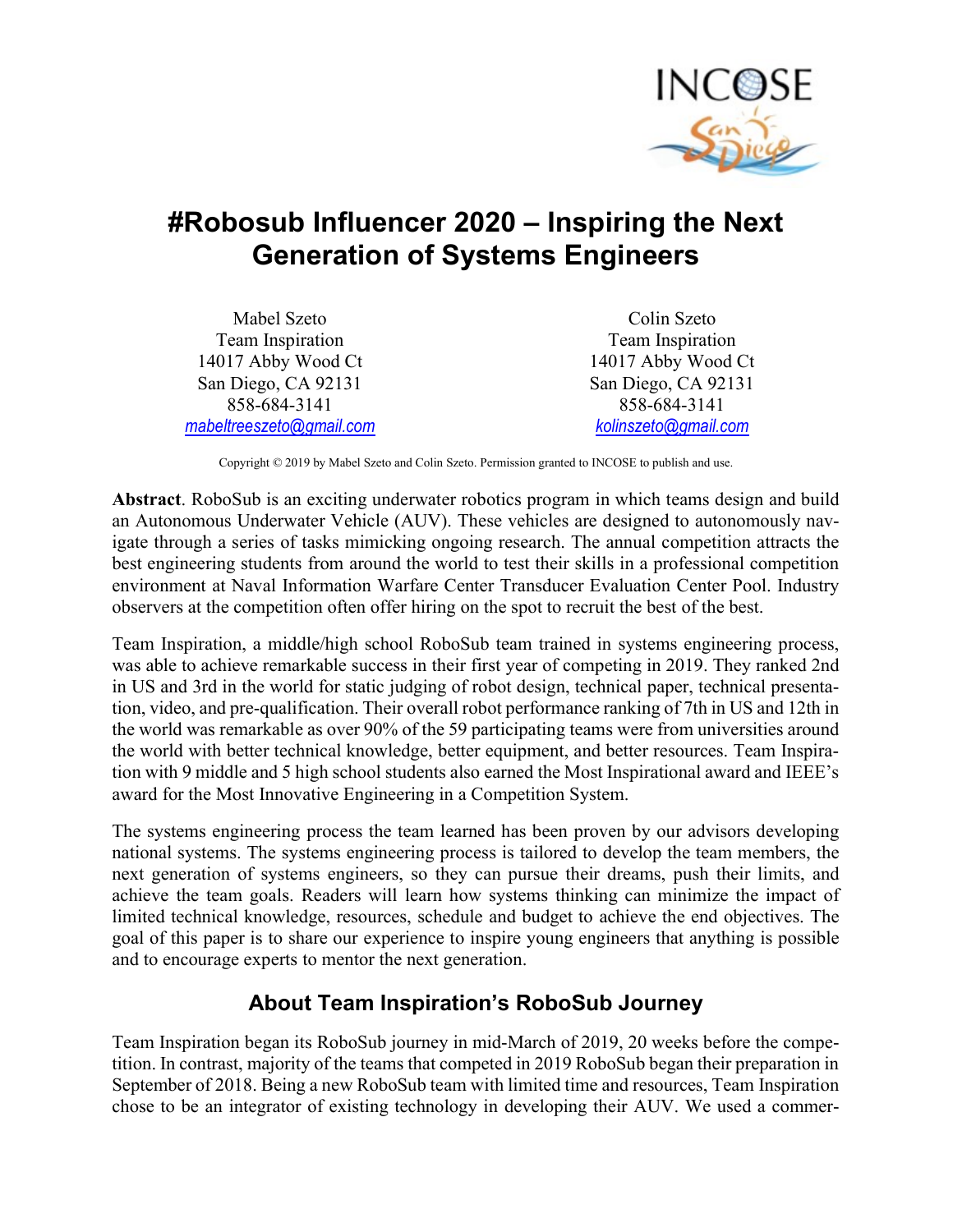cial-off-the shelf (COTS) remote control robot, BlueROV2, to jump start the learning curve. We started by learning the basics of underwater robotics and reading underwater robotics textbooks, and the operation and technical manuals of the BlueROV2. We went over all aspects of underwater robotics to gain systems awareness vs focusing on one specific aspect initially. The BlueROV2 served its purpose well. After the systems overview, we decided to focus on learning autonomous control as the primary objective because autonomous control is the brain of the robot.

We then started to build our own custom AUV. We developed a reliable, modular, simple, and sturdy extruded aluminum frame as the base of the AUV based on our past experience of building ground robots. We used the existing BlueROV2 architecture because it had all the basic elements necessary for control and communication. However, for faster image processing capabilities, we replaced the main processor of BlueROV2's Raspberry Pi with an NVIDIA Jetson NANO.

Our baseline goal for the season was to achieve all deadlines as stated by the competition organization, RoboNation, including the optional pre-qualification milestone. The RoboNation competition schedule is carefully designed to ensure that participating team is ready ahead of the competition.

The pre-qualification is a "simple" maneuver defined by RoboNation. Simple is relative; only one-third of the competition teams are ready prior to the competition event, and Team Inspiration is one of them.

The pre-qualification maneuver, depicted in Figure 1, consists of starting the vehicle at 9.8 ft (3m) behind the Gate. It must be a fully autonomous run, and everything attached to the vehicle must submerge with the vehicle with nothing breaking the surface of the water. The vehicle must autonomously pass through the Gate, circle around the Marker and pass back through the Gate.



Figure 1. Vehicle Pre-Qualification Specification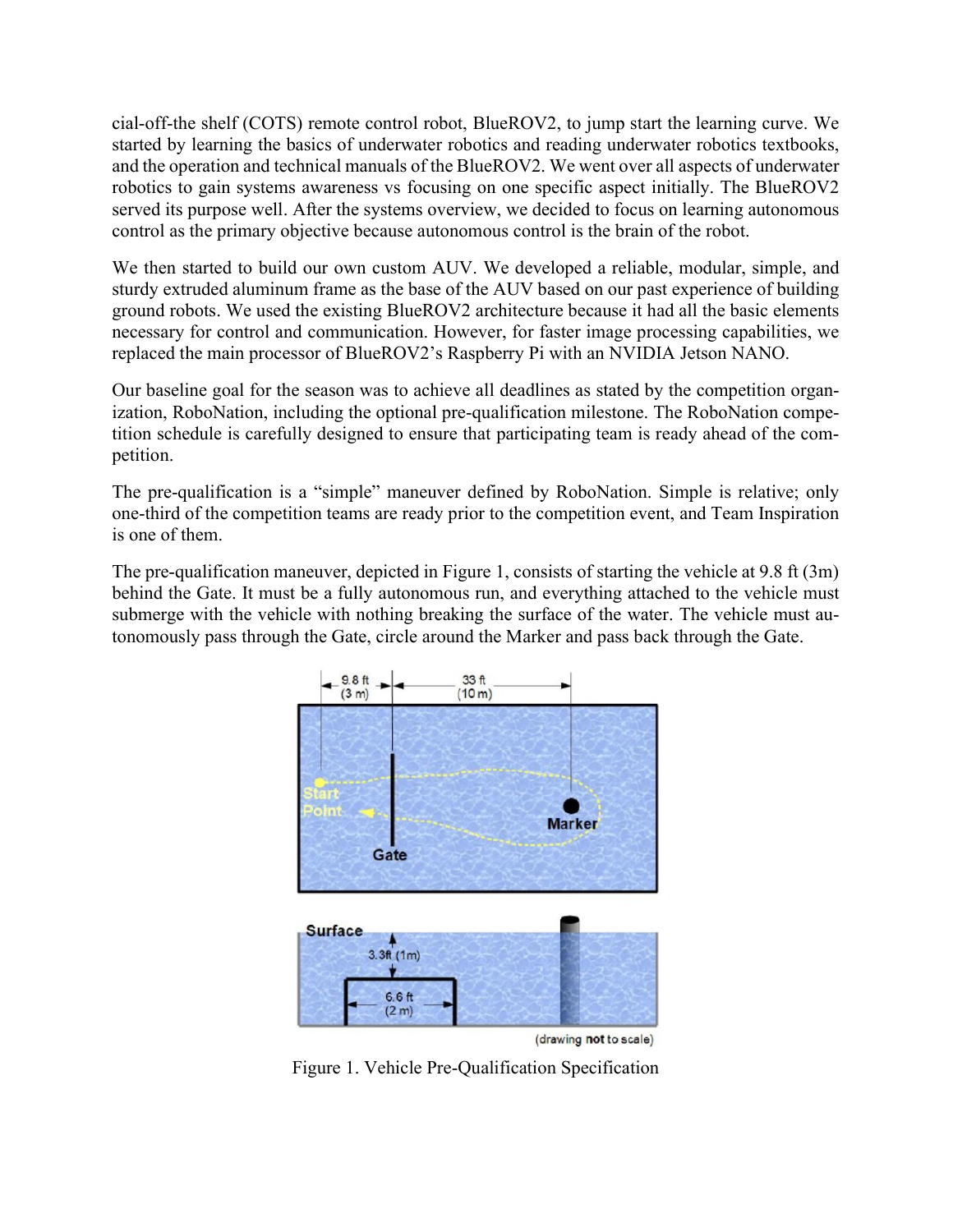For robot performance, the actual competition consisted of multiple missions of varying difficulty. Our goal was to complete the "Gate" mission within the first three and a half months of work, and then focus on the "Slay Vampires" and "Surface in an Area" missions. These missions require a minimum of 4 axes of movement, computer vision, and hydrophone localization. To complete those missions, our AUV implemented the following sensors: depth sensor, sonar, leak sensors, cameras, and hydrophones. We utilized these sensors to help our AUV in recognizing its environment.

We had two robot platforms at all times - benchtop setup, BlueROV2 and/or our custom AUV. Our mechanical subteam worked in parallel to develop the custom AUV and attachments while our programming subteam developed their code through testing on our BlueROV2, benchtop test setup, and imagery obtained online before the camera sensor was integrated into the system. This testing allowed us to ensure the reliability of our AUV by debugging and simplifying the code before we put it in the water. We also balanced learning and being competitive. We prioritized tasks that the team could reasonably perform and had a high point value so we could maximize the competition result.

## Systems Engineering Execution

Systems Engineering V Process. The Systems Engineering V process has been taught and refined over the years. The process itself and related details are all available online and at the fingertips of the readers. However, not many programs utilize the process due to higher upfront costs and more detailed upfront planning.

Team Inspiration is taught by an experienced system engineer who has worked on many national systems including planetary spacecraft, satellite, manned/unmanned air vehicle, large scale simulation modeling and data processing. The process is adapted based on the team's capabilities and knowledge.

Our team members were first exposed to the System Engineering V process when we were in 3rd grade. As the team matured, the expectation of the engineering life cycle understanding was raised to the industry standard. We are taught to identify the problem/challenge that we are going to solve. We perform requirement analysis and prepare design reviews that are supported by prototyping and trade study. We conduct tests and development in a rapid iterative fashion similar to the agile process used in the industry. The end product goes through verification and validation to ensure it is built according to the plan. The process focuses heavily on self-awareness and reflection at every stage. The cycle is then repeated based on lessons learned.

Figure 2 below is the process our team executes with emphasis on self-awareness and reflection.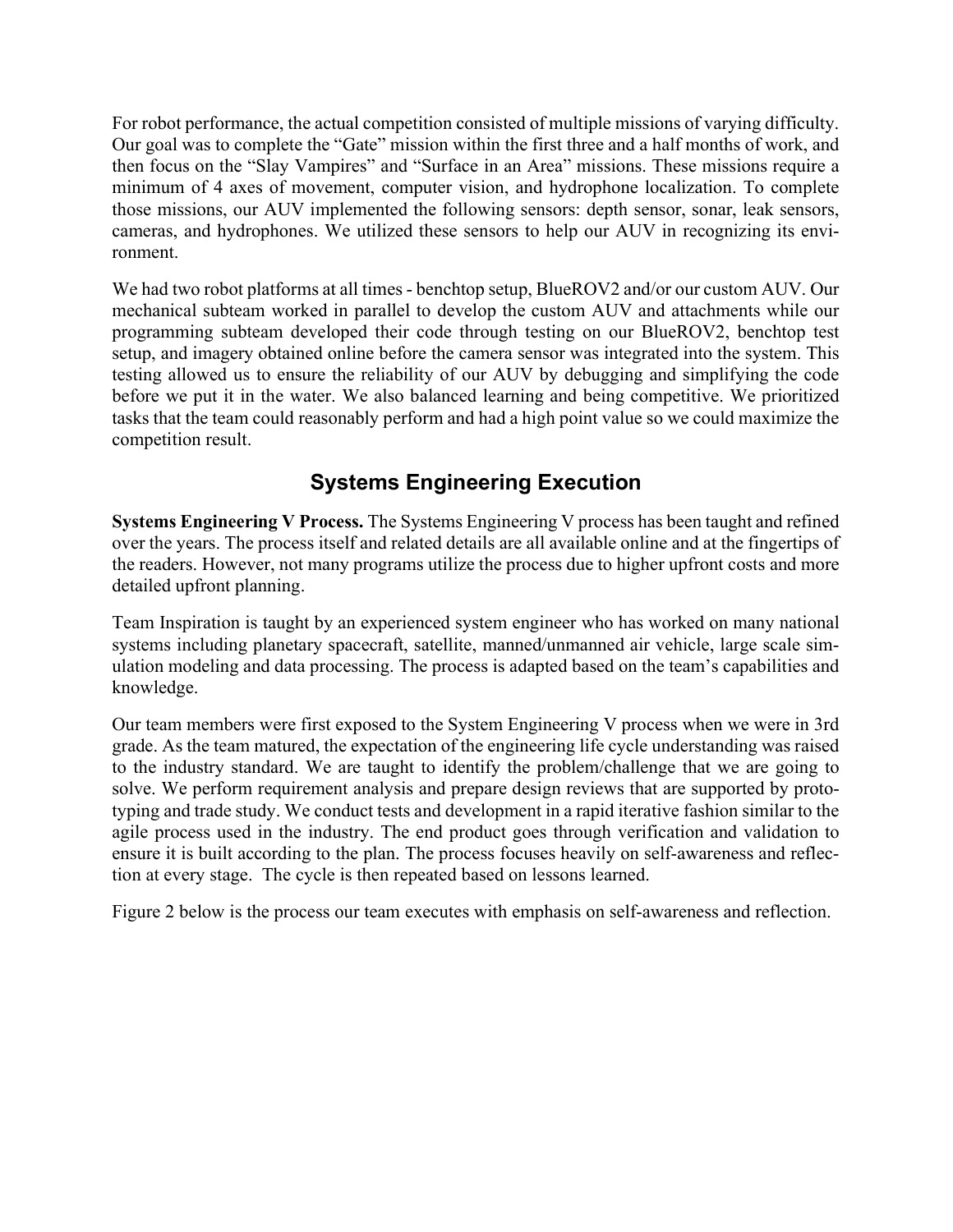

Figure 2. Team Inspiration Systems Engineering V Process for RoboSub

Competitor Research & Industry Survey. The success of Team Inspiration is not an accident. We have been watching RoboSub competitions for eight years. However, watching and doing are quite different as we learned from our first competition.

The RoboSub competition is designed for participating teams to challenge themselves to go above and beyond their abilities. The main goal of the competition is focused on learning. Past technical papers and videos are posted online so teams can learn from past achievements and lessons learned.

Each member of team Inspiration was responsible to perform a detailed study of a minimum of three teams to list out each team's technology, bill of materials, and lessons learned. The information was compiled into a master list to support our requirement generation and material selection which are discussed in a later section of this paper.

Mission Exploration. There are many missions to complete in the 2019 RoboSub competition. The missions are designed to challenge even the graduate students. Some teams chose to develop software programs with artificial intelligence and machine learning. Some endeavored to create better underwater sensors, while others concentrated on hardware design to waterproof the container, wet cable connections, among other hardware concerns. Our team decided to learn the AUV motions and basic functions with the goal of achieving a minimum of three missions while exploring all potential missions. The reason for trying out all missions was because we did not know what we did not know.

Our team acquired the necessary equipment within our budget to try out all those missions: Inertial Measurement Unit (IMU), camera, depth sensor, leak sensor, hydrophone, torpedo, processor, and gripper. About half way through our 20-week building schedule, we quickly narrowed the equipment down to key sensors that we wanted to investigate further so that we could complete our AUV on time for the competition.

Figure 3 below highlights the various missions of the competition and the layout of the mission objects in the competition pool.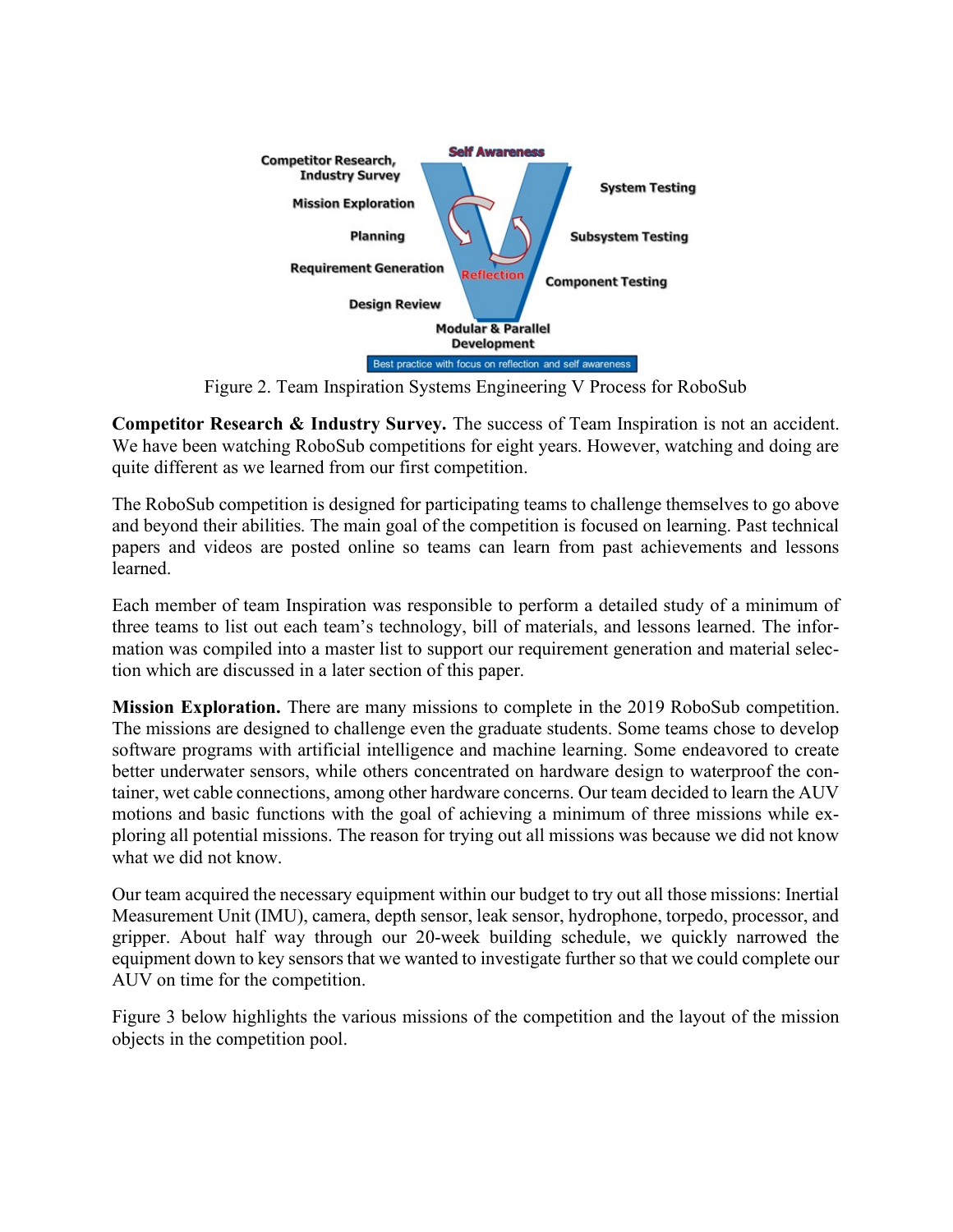

Figure 3. 2019 RoboSub NIWC TRANSDEC Layout and Mission

Planning. Planning is paramount for the RoboSub competition. Many marine components have a long acquisition lead time. Due to a short 20-week time frame, the team needed to prioritize tasks on how we could jump start from zero RoboSub knowledge to competition ready. With both team members and mentors new to the RoboSub competition, there were many unknowns. We adopted the strategy of rapid prototyping and parallel testing to maximize our learning opportunities. Our goal was that if we were to fail, we wanted to fail quickly so we could move on to the next tasks. We built many milestones into the detailed schedule such as components selection, components order placement, and decision deadlines for using COTS or custom AUV for the competition, among other tasks.

A draft high-level schedule with contingency activities were laid out at the season kickoff. Only 10% of the schedule needed to be adjusted later as the team discovered challenges along the way. The detailed schedule and assignment of team members to subteams were then derived from the high-level schedule. The strategy of having a high-level schedule helped the team to focus on the big picture while the detailed schedule took care of day-to-day operations.

Requirement Development. Systems requirements for our AUV were derived from the Robosub competition mission and scoring guideline. The requirements were then flowed down to hardware, software, test, and operation. The interfaces were defined for hardware to hardware, hardware to software, and software to software. The requirements were prioritized based on team capability, schedule, cost, risk, and performance.

Self-Awareness. With no knowledge of RoboSub and a short execution time frame, our young team had to prioritize what to learn and what to do within a short time. Complex algorithm development such as machine learning, neural networks, artificial intelligence, and circuit board design were postponed to next season.

Design Review. The design reviews that our team performed were similar to the standards used by industry preliminary design reviews and critical design reviews. The review covered requirements, architecture, hardware and software design with concentration on the interfaces between hardware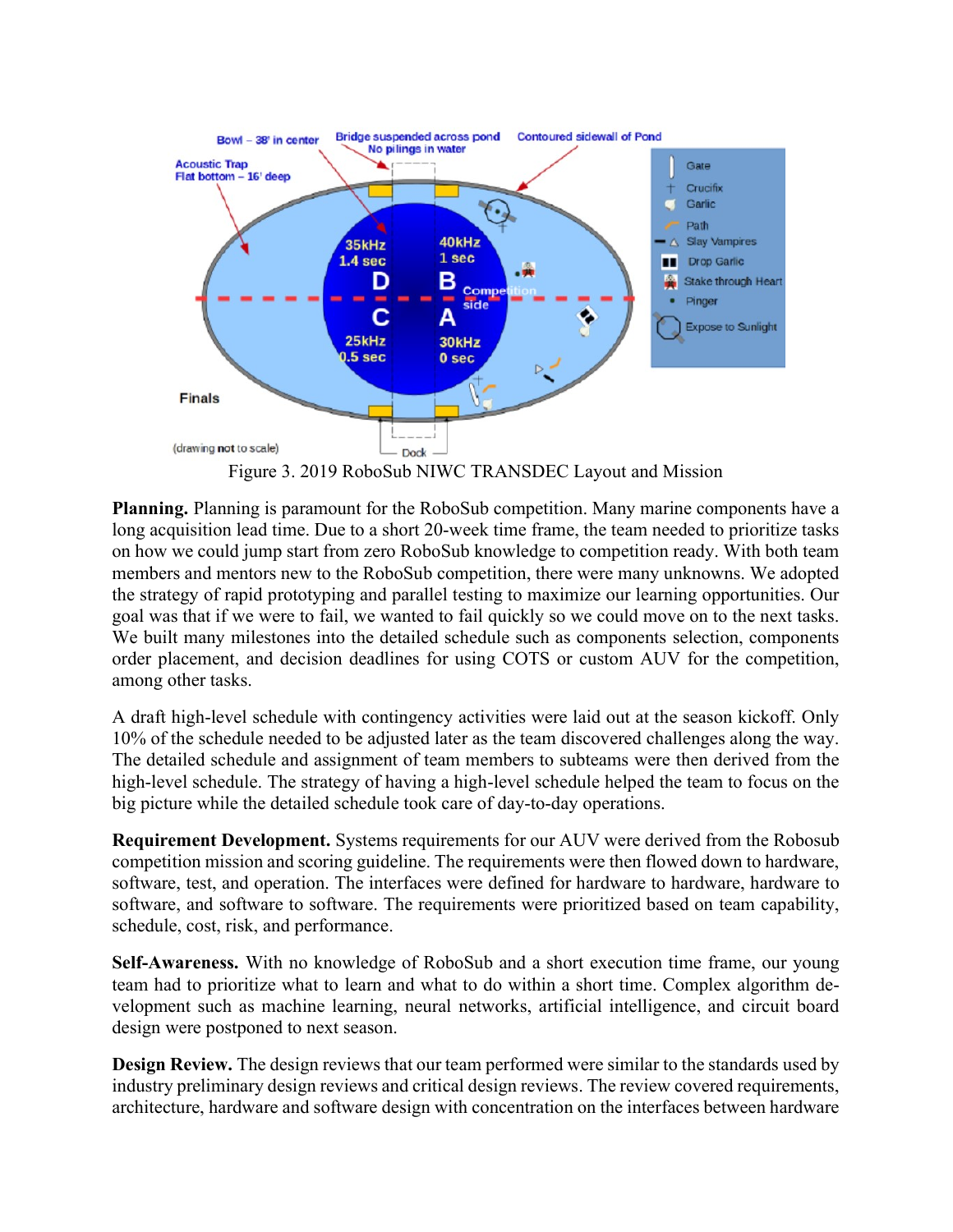to hardware, hardware to software, and software to software. The design was then checked against requirements to ensure completeness.

Mechanical design was modeled via CAD to ensure proper fit and allowed easy reconfiguration as needed. Electrical design was detailed via schematics with signal and data information including power usage and cable length estimation. Software design included language selection, source file control, configuration management, architecture, and control/data flow chart.

The first major design review was conducted in the first quarter of the 20-week duration. Based on prototype and test results, subsequent design reviews were conducted continuously every week.

Modular and Parallel Development. To ensure the AUV development could meet a tight schedule, the development was performed in parallel with focus on propulsion & control, sensor development & integration, and algorithm development. Propulsion had direct impact to the mechanical layout while control was key to autonomous function. Alongside with parallel development, modular development was used in testing the following sensors independently and then integrated into the AUV: camera, sonar, and hydrophone.

Power and leak sensors were incorporated to monitor the health and safety of the AUV. An algorithm was put in place to execute failsafe maneuver when such maneuver was warranted. Other algorithm development was focused on object detection and identification for computer vision to integrate with the IMU for navigating the AUV.

Testing. Testing is key to identify shortfall and limitation of the product. Very often testing is postponed until the last minute in a big bang approach. However, testing is much broader and it can happen even prior to the kickoff.

Our team began working towards the development of an AUV starting mid-March of 2019. Due to the fact that we started late into the competition season, time was among one of our biggest constraints. In order to create a competition-ready autonomous program, we needed to optimize our efficiency when we tested our solutions across all components, including navigational, data collection, and vision.

For our team, we utilized a SeaPerch robot prior to the RoboSub kick-off meeting to gauge the interest of potential team members. Illustrated in Figure 4, SeaPerch is a simple PVC constructed robot with three motors, and a simple control box with three on-off switches to control individual motors. The simple robot took less than an hour to put together and it allowed team members to learn the effects of buoyancy, weight, velocity vector, control, thrust, and drag. This early testing provided a valuable lesson for later design activities.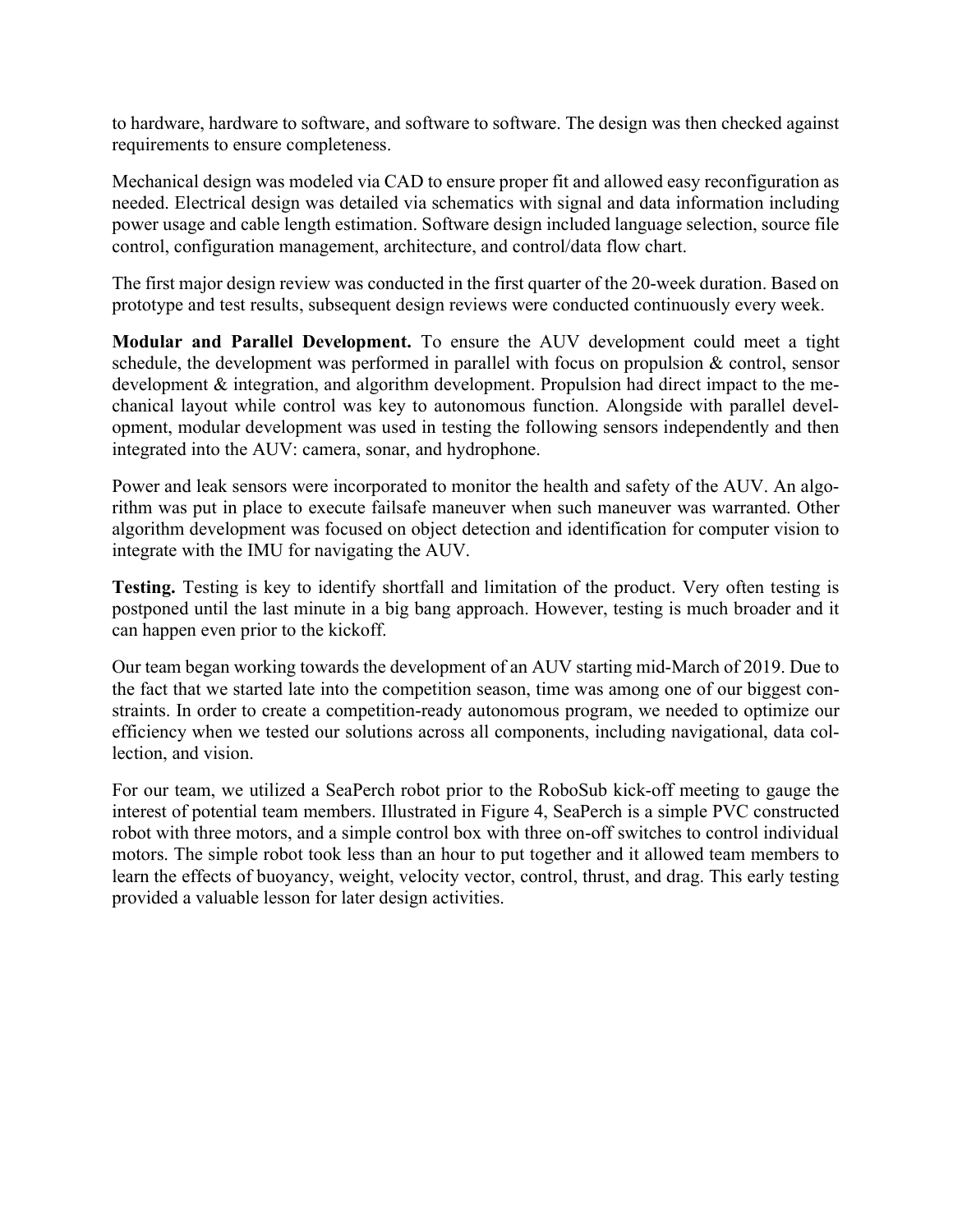



Figure 4. Simple PVC Robot with Remote Control Figure 5. Benchtop Setup

The team then put together a benchtop setup, as illustrated in Figure 5, using ground robot components while waiting for the BlueROV2 to arrive. The benchtop setup allowed early learning of the IMU, image processing, motor control, algorithm development and software to software interface. The simple ground servos worked better in this setup than actual marine motors since those are not designed to operate out of the water for an extended period of time.

With the BlueROV2, the team learned how a commercial robot was put together in both mechanical and software-controlled environment. With the understanding of how a professional robot functioned, the team was able to learn how to develop autonomous control in quick succession by routing payload data in place of the remote-control value.



Figure 6. Learning from the Expert and the BlueROV2

With the knowledge gained from the benchtop study and the BlueROV2, the team was able to develop a rudimentary custom AUV within eight short weeks. Initially, the custom AUV was run via remote control to ensure all the components were put together correctly. Simple autonomous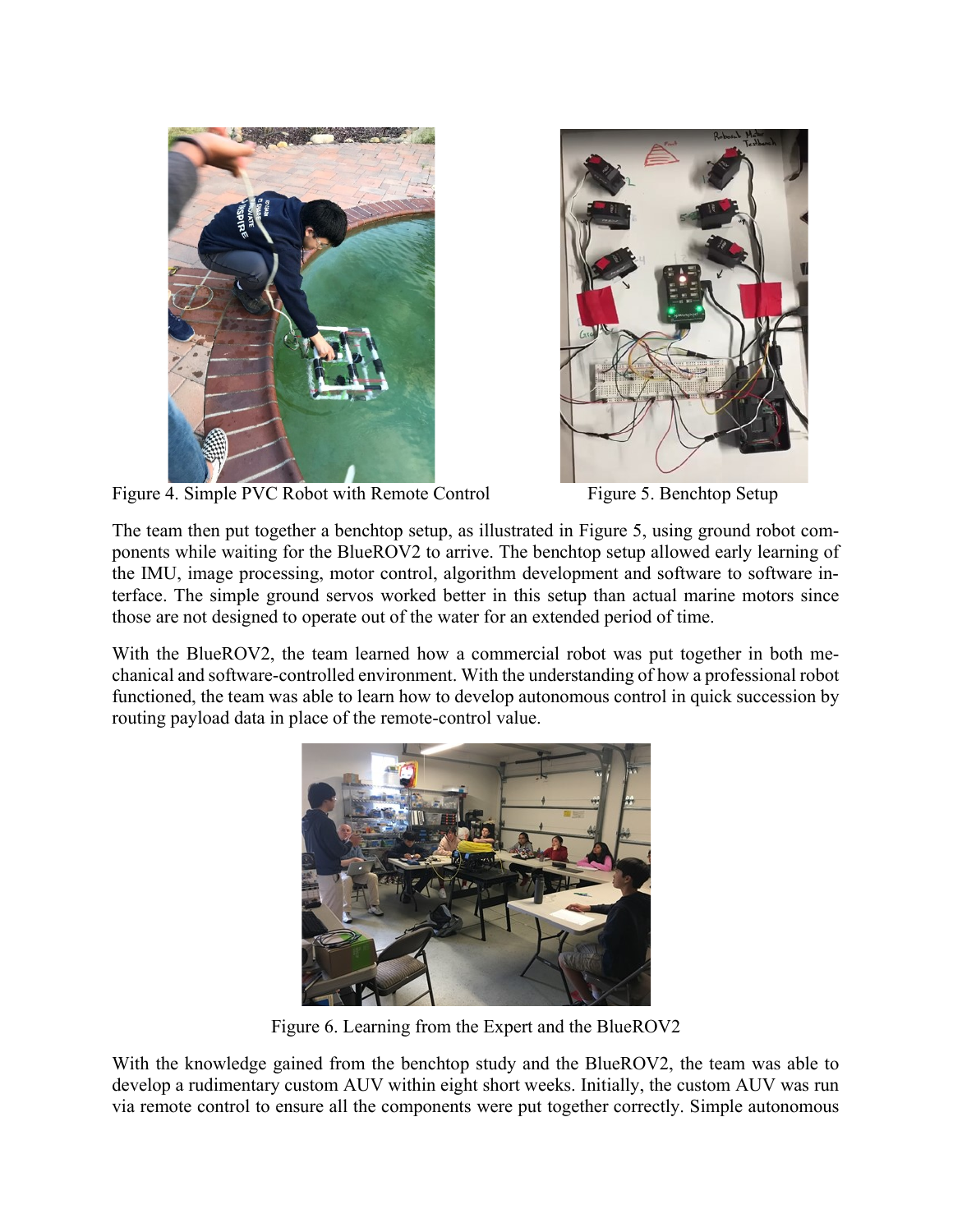function without sensor input was then added to the custom AUV. After many successful tests, the sensor input was finally integrated into the AUV for fully autonomous operation.

The quick turnaround of development and test allowed our team to develop the final AUV, which the team named Orange, that excelled at the competition in both static judging and in-water performance.



Figure 7. Members of Team Posting with Their RoboSub Prior to the Static Judging

Reflection. Reflection is critical in the systems engineering process. At every step of the development life cycle, reflection was discussed by our team, especially after each test phase. The data was carefully analyzed and feedback was incorporated into subsequent design, procedure, plan, and drawing.

The 20-week RoboSub journey was a great way for our team to learn systems engineering. Our team members were able to apply the process in a challenging environment and appreciate how the process worked successfully in real-life application. It is much more fun than learning system engineering process in a classroom setting.

Keynotes. Knowing and being focused on the mission was key to the team's success. The team's goal was to integrate existing equipment and leverage existing technology to learn the functions of underwater vehicles. In order to achieve the end goal, many principles were utilized such as KISS – Keep It Simple Silly. Our custom AUV was reliable in executing the chosen missions. An agile process was followed to ensure if anything did not go as planned, it would fail quickly. Failing quickly allowed time to regroup and develop different solutions.

Passion, teamwork, resiliency were keys for the team to ride through the many ups and downs, triumphs and heart burns, and late-night study. Our passion to share helped us to master our subject. Prior to the RoboSub competition, the team took our custom AUV to many exhibition events to share our learning. The STEM outreach preparation and questions from the outreach audiences allowed us to push our learning to the next level.

In summary, learning systems thinking served our team very well. It showed that systems engineering/systems thinking can be taught and utilized for any project - big or small. The systems engineering process is applicable at any level, from professional to grade school students. Success is the best stimulant to entice others to learn systems engineering. Sharing and teaching allows us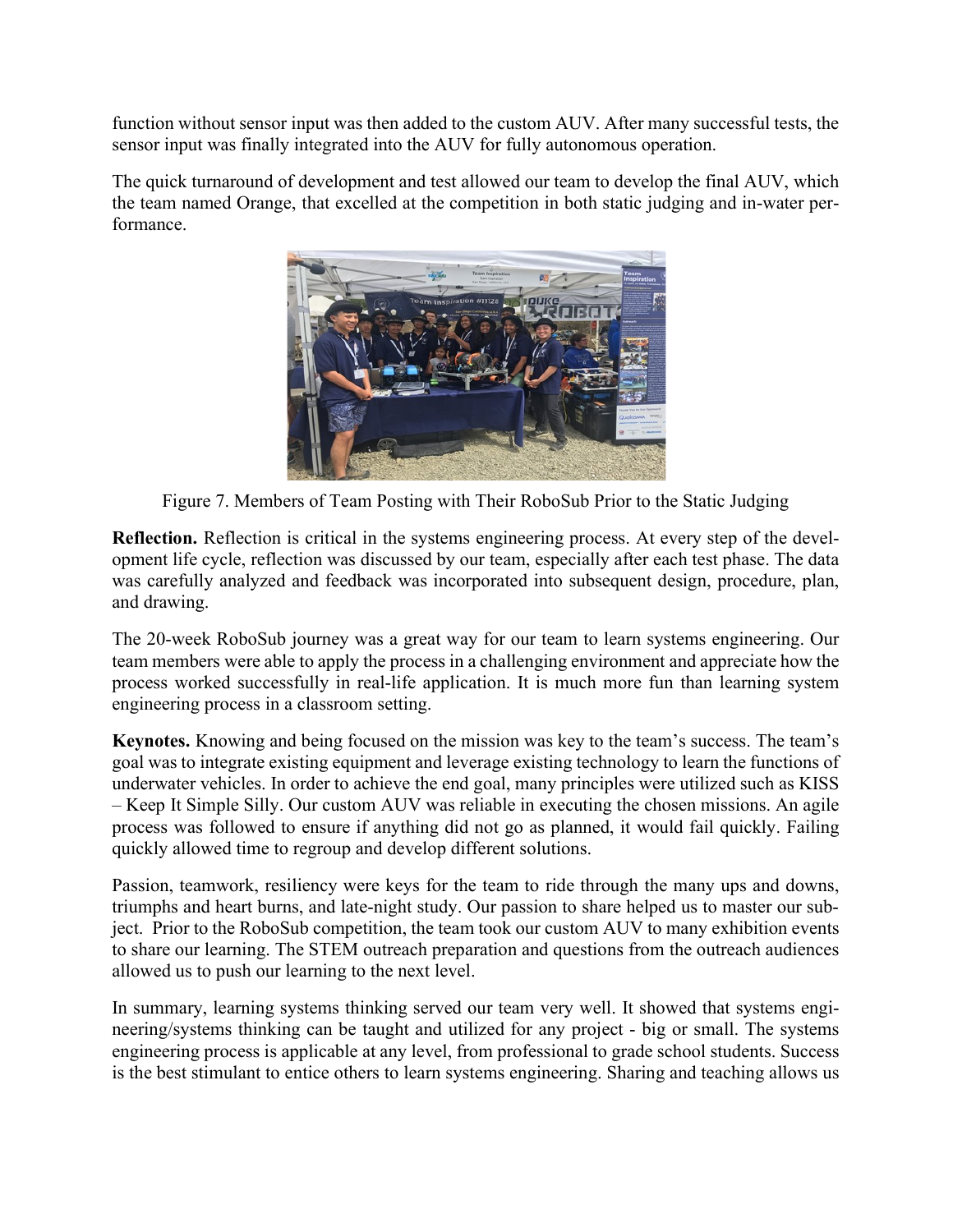to understand the subject better. Thank you for reading this paper. Join us to share systems engineering knowledge to inspire the next generation of systems engineers.

#### Acknowledgements

We would like to acknowledge our sponsors and mentors for their generous donations of time and resources. Team Inspiration would like to thank the following sponsors: Qualcomm, Northrop Grumman, Medtronic, Robo 3D, JetBrains, Brain Corp, and Forecast 3D. Without the support of these sponsors, the development and manufacturing of our AUV would not have been possible. Furthermore, we are grateful to our coaches and mentors: Alexander Szeto, Jack Silberman, Kris Chopper, Pamela Cosman, Amit Goel, Eric Lo, Pat McLaughlin, Venkat Rangan, Kunal Srivastava, Kenzo Tomitaka, and Dave Warner for providing invaluable advice and sharing their precious time with us. Lastly, this paper and project would not have been possible without the entire team members: Mabel Szeto (Team Captain), Ilan Cosman, Ashiria Goel, Ashika Palacharla, Aditya Mavalankar, Shruti Natala, Shreyas Rangan, Raina Shapur, Eric Silberman, Pahel Srivastava, Colin Szeto, Noah Tang, Rishi Veerepalli, and Eesh Vij.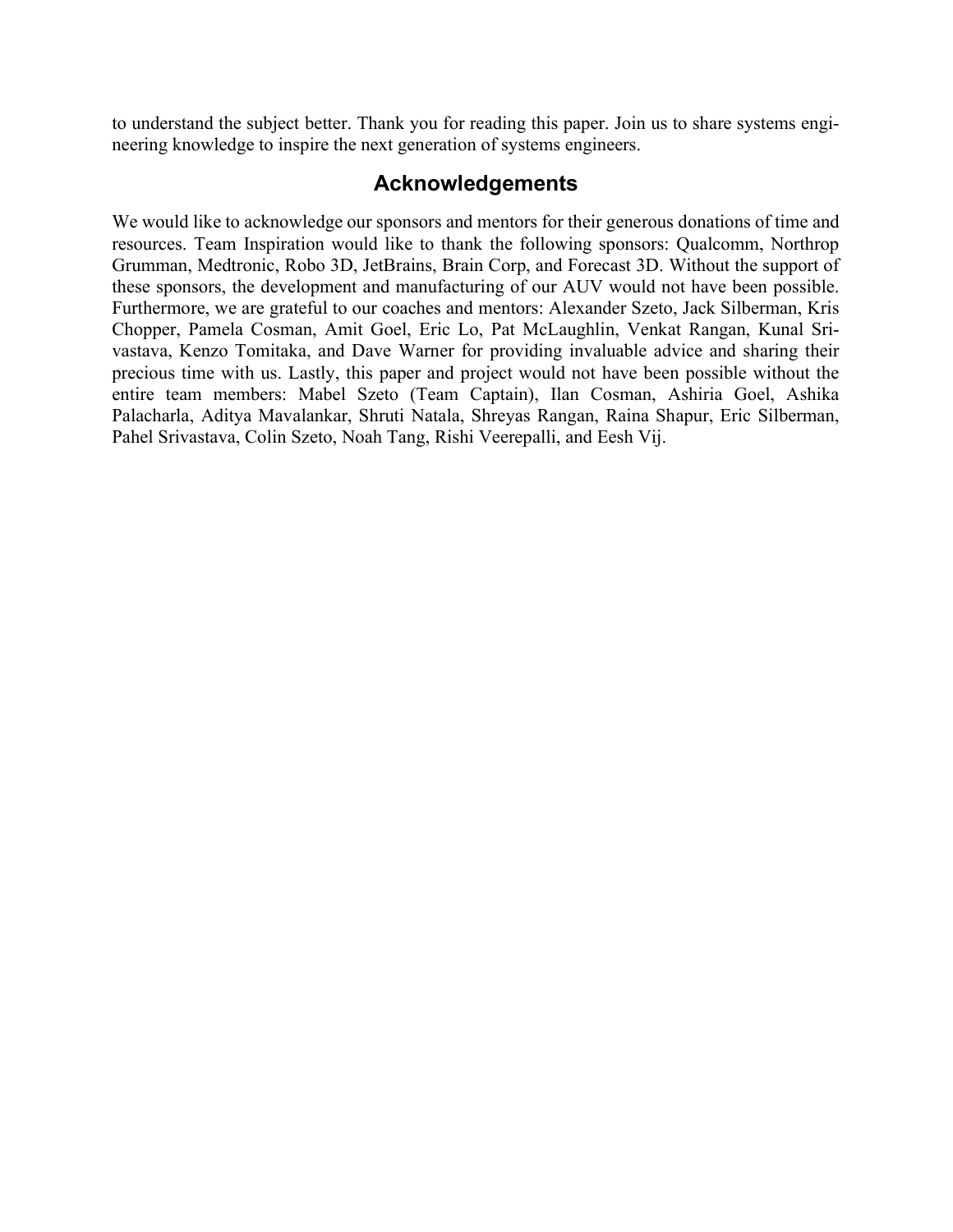#### **References**

- Mabel Szeto (Team Captain), Ilan Cosman, Ashiria Goel, Ashika Palacharla, Aditya Mavalankar, Shruti Natala, Shreyas Rangan, Raina Shapur, Eric Silberman, Pahel Srivastava, Colin Szeto, Noah Tang, Rishi Veerepalli, and Eesh Vij, 2019 'Team Inspiration AUV Design and Development', RoboNation.
- April 2019, '22nd Annual International RoboSub Competition Mission and Scoring', Version 1.0, RoboNation.